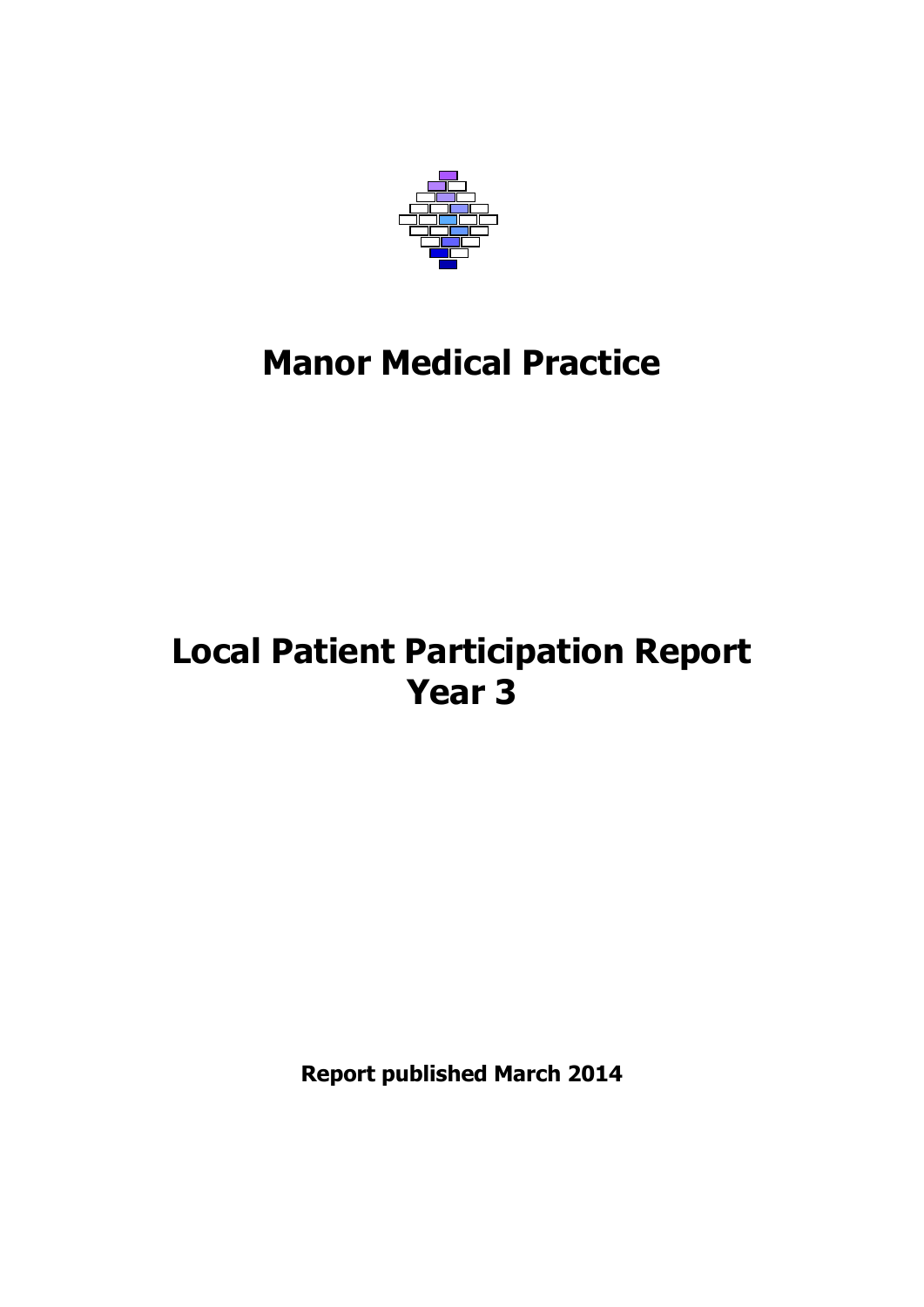## **Contents**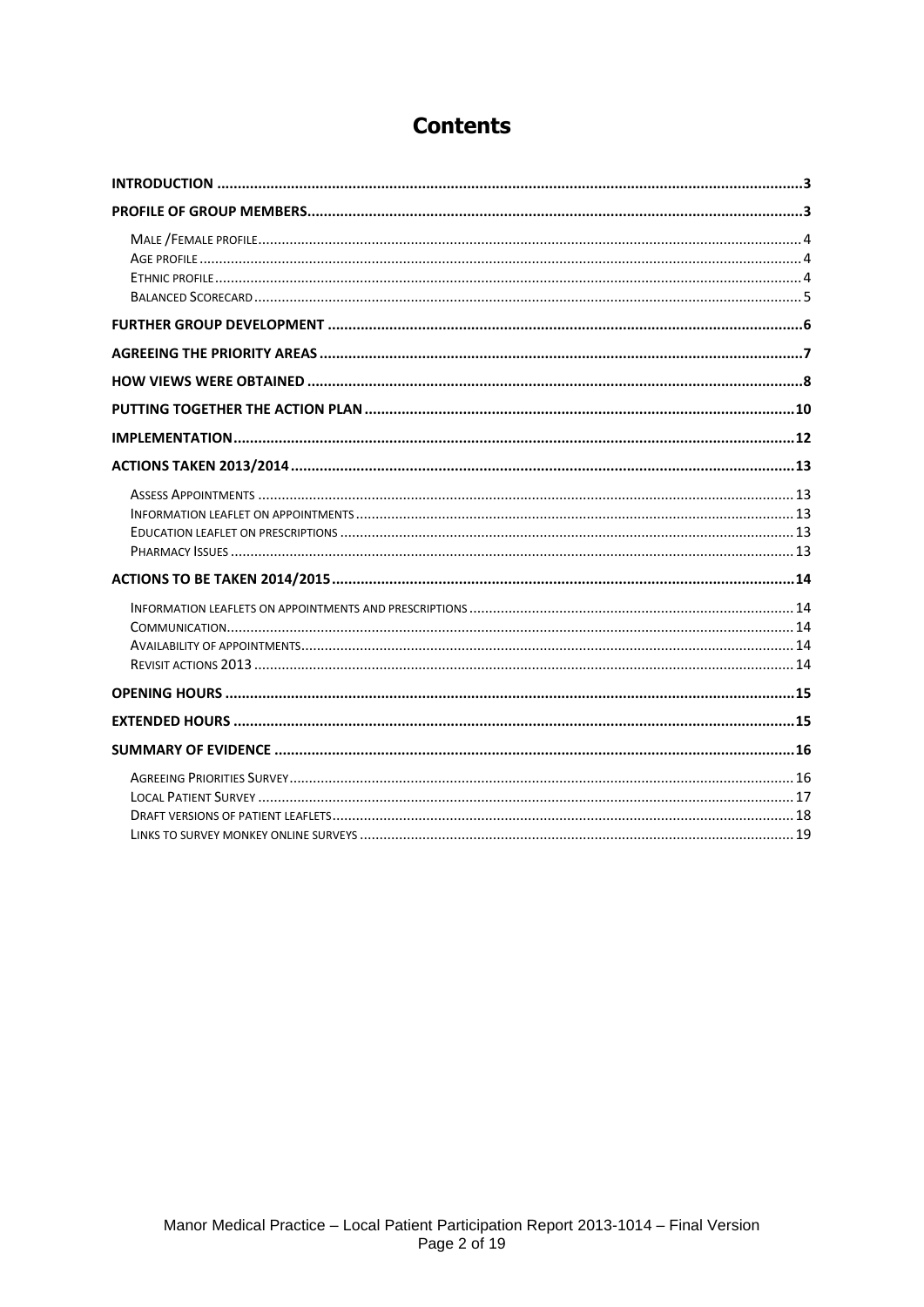## <span id="page-2-0"></span>**Introduction**

Manor Medical Practice is a large and busy practice with around 9000 registered patients. We are based at two sites in Stockport.

When the group was started in March 2011 we made the decision to use a virtual patient participation group (PPG) to increase the number of potential members and widen the membership. We have run patient groups in the past and always faced many difficulties when we tried to arrange group meetings, we have more success using surveys and inviting opinion using online and paper based methods so we plan to continue with a virtual group.

Membership has remained open to all patients since the group was started and we continue to advertise on the website and in the Practice.

During the period March 2013 – date we have successfully increased our membership on the previous year and we now have over 100 active members.

The Practice continues to look forward to working with the group for some time to come.

## <span id="page-2-1"></span>**Profile of Group Members**

Manor Medical Practice currently has a list size of around 9,000 patients. Our patient group has 107 members, around 1.2% of the practice population.

During the past twelve months we have recruited using a mixture of the following methods:-

- Continuing Poster Campaign in waiting room and surgeries
- Links on Website and NHS Choices
- Option to join included on new patient registration form

We continued to offer a choice of methods for group members to communicate with us to ensure that we did not exclude patients who may not have access to the internet and email:

- Online survey completion  $\bullet$
- Paper based survey completion

Of the 107 members, 46 (43%) prefer postal communication and surveys and the remainder use online surveys. Our experience is that response rates to surveys are much higher from the postal group.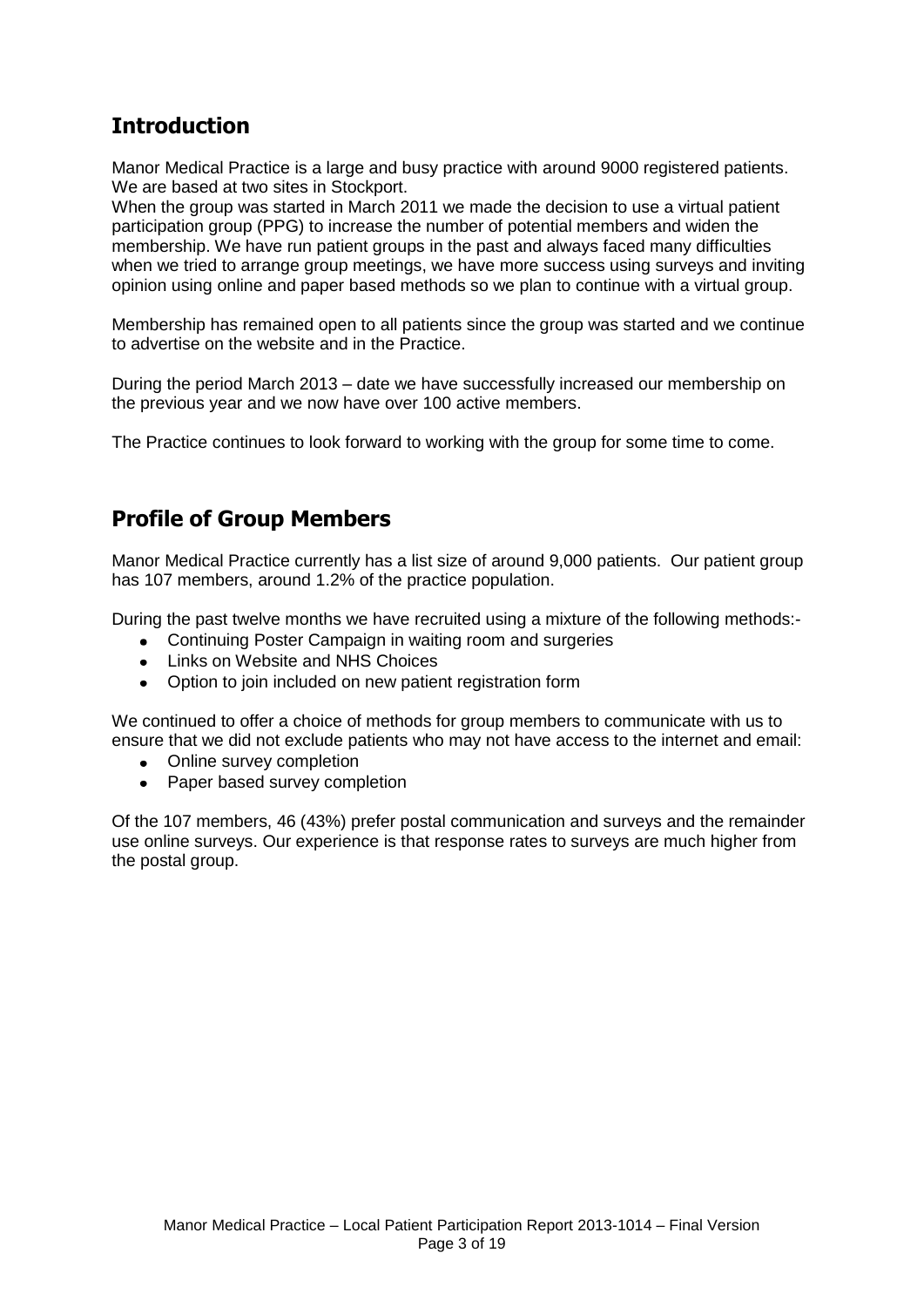#### <span id="page-3-0"></span>**Male /Female profile**

| Total                | <b>Male</b> | Female |
|----------------------|-------------|--------|
| <b>All Patients</b>  | 50%         | 50%    |
| <b>Patient Group</b> | 41%         | 59%    |
| Attendance           | 40%         | 60%    |

Table 1 – Male/female profile

As can be seen in table 1 above, we have a higher female to male ratio in the patient group than the practice population. There is a correlation with attendance patterns over the twelve months to March 2014 where we have a higher number of females attending for appointments than males.

#### <span id="page-3-1"></span>**Age profile**

| Total                | 16 or under | 17-24 | 25-34 | $35 - 44$ | 45-54 | 55-64 | 65 or over |
|----------------------|-------------|-------|-------|-----------|-------|-------|------------|
| <b>All Patients</b>  | 17%         | 10%   | 13%   | 13%       | 16%   | 13%   | 18%        |
| <b>Patient Group</b> | 0%          | 6%    | 16%   | 24%       | 19%   | 14%   | 21%        |
| Attendance           | 11%         | 7%    | 11%   | 11%       | 16%   | 15%   | 29%        |

Table 2 – Age profile

The age profile of the group varies from the profile of the Practice propulation most noticeably we are over represented in the 35-44 years age group and under represented in the 65 and over age group.

#### <span id="page-3-2"></span>**Ethnic profile**

| <b>Ethnic category</b>                   | <b>All Patients</b> | Group |
|------------------------------------------|---------------------|-------|
| White British / British or mixed British | 88.9%               | 83.2% |
| Other White background                   | $9.2\%$             | 11.5% |
| Other Mixed background                   | 0.2%                | 1.5%  |
| White and Black African                  | 0.2%                | 0.1%  |
| Caribbean                                | 0.1%                | 1.5%  |
| Other                                    | 1.4%                | 2.2%  |

Table 3 – Ethnic profile

As can be seen in table 3 above, the ethnicity of the group is broadly representative of the ethnicity of the practice population - over 97% of the population is currently represented.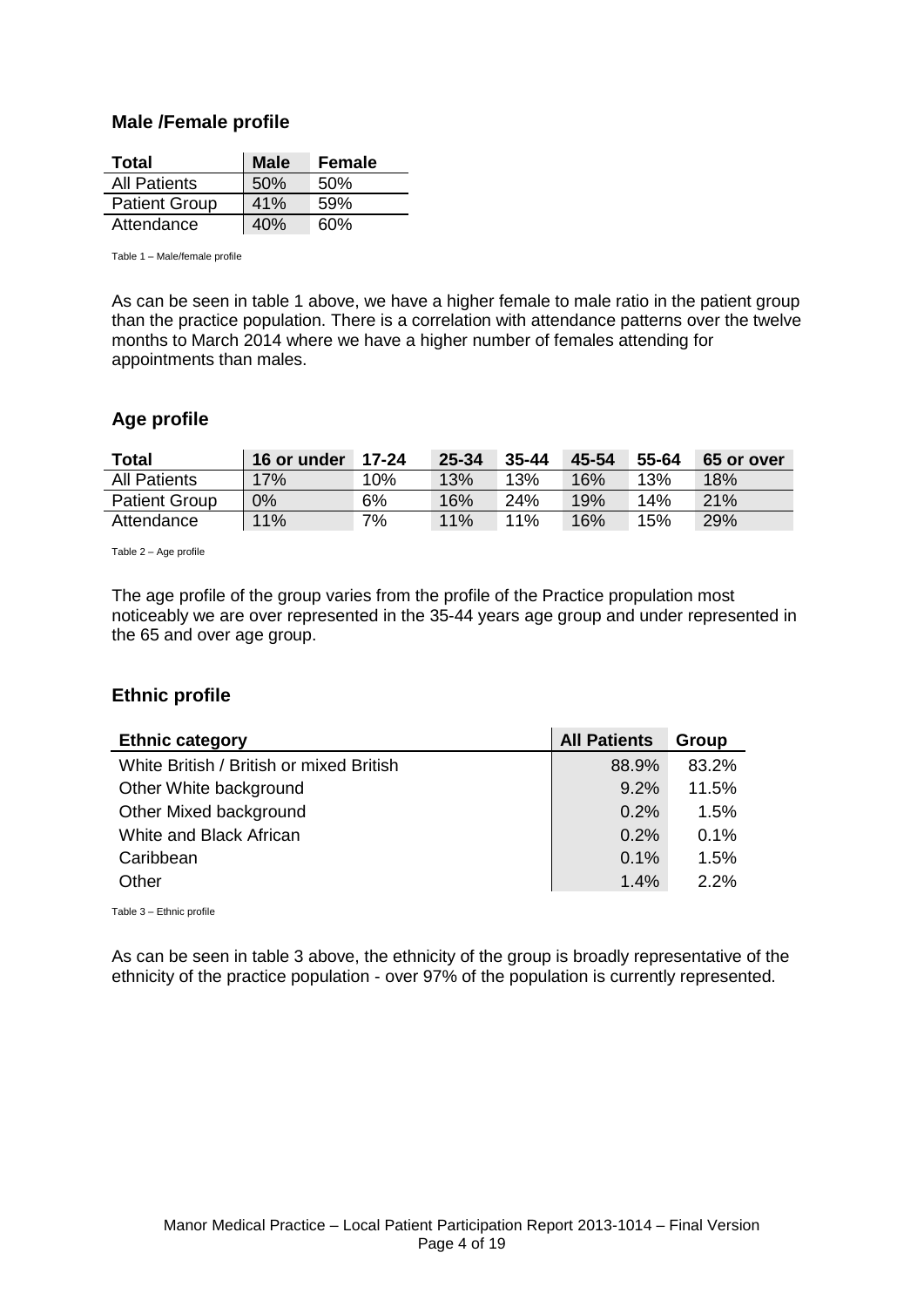#### <span id="page-4-0"></span>**Balanced Scorecard**

The scorecard shows the age sex profile of group members compared to the entire patient population. Included below are the scorecards from 2011-2012 and 2012-2013 for comparison.

It can been seen quite clearly that we have successfully adressed the under representation of females in the 15-44 years age group from 2011-2012 and are continuing to do so.

However, in the 45-64 years and 65+ years age groups we continue to be disproportionately represented by females although this is less marked in 2013-2014 than in 2012-2013.



**Age / sex profile of group using balanced scorecard bandings – 2013/2014**



**Age / sex profile of group using balanced scorecard bandings – 2012/2013**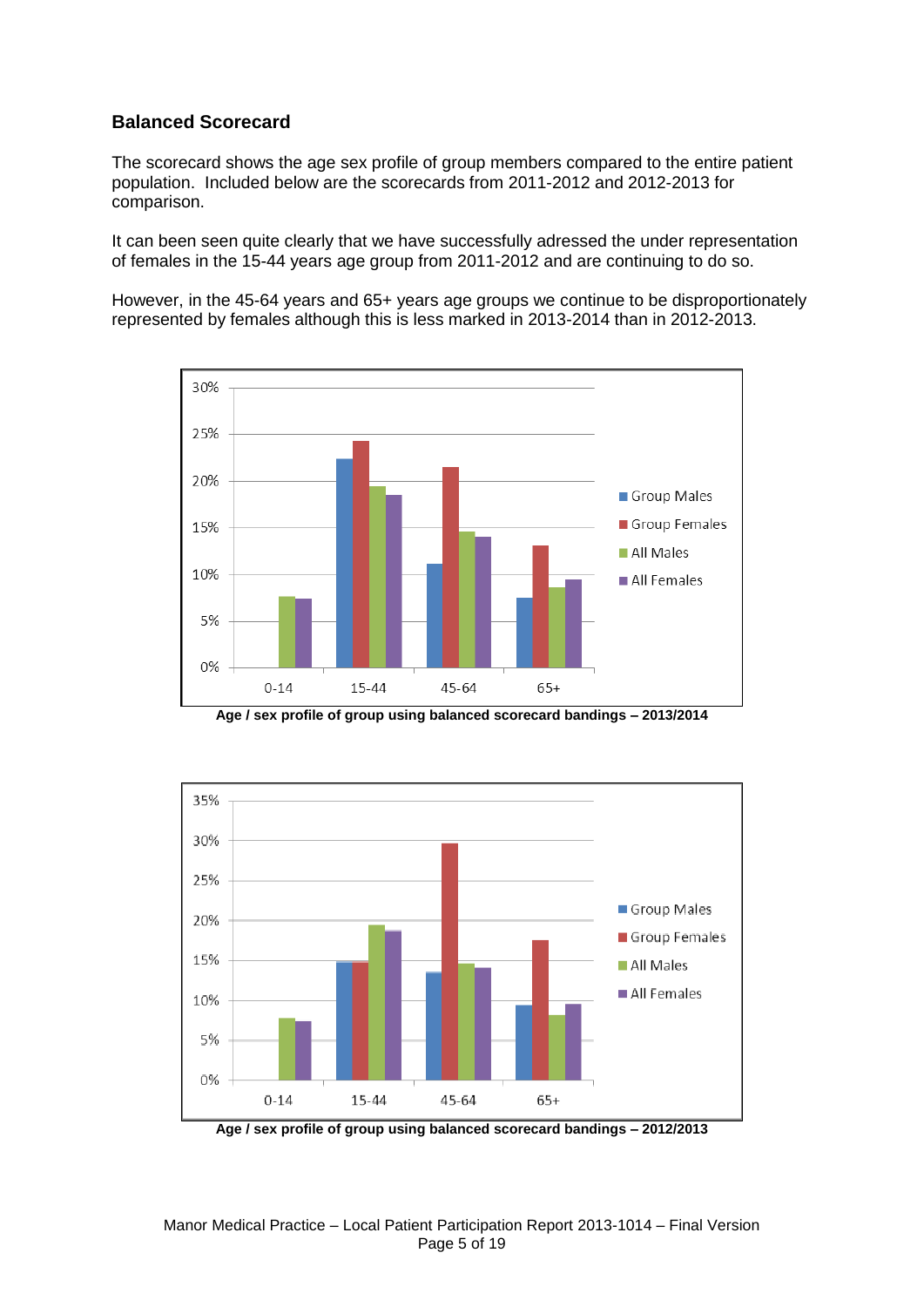

**Age / sex profile of group using balanced scorecard bandings – 2011/2012**

## <span id="page-5-0"></span>**Further Group Development**

We will continue to advertise the group to Patients for the coming year. We will do this by:

- Continuing poster campaign  $\bullet$
- Website and NHS Choices
- Text message campaign to male patients aged 45+  $\bullet$

We also hope that after our suvey with patients regarding methods of communication (see action plan 2014-2015) that new ideas and ways of attracting patients may come to light and that we can attempt to reach patients who may otherwise have been unaware of the group.

While we will attempt to target groups of patients where we feel there is under representation in the group we will not actviely discourage any patients from joining as we value input from all.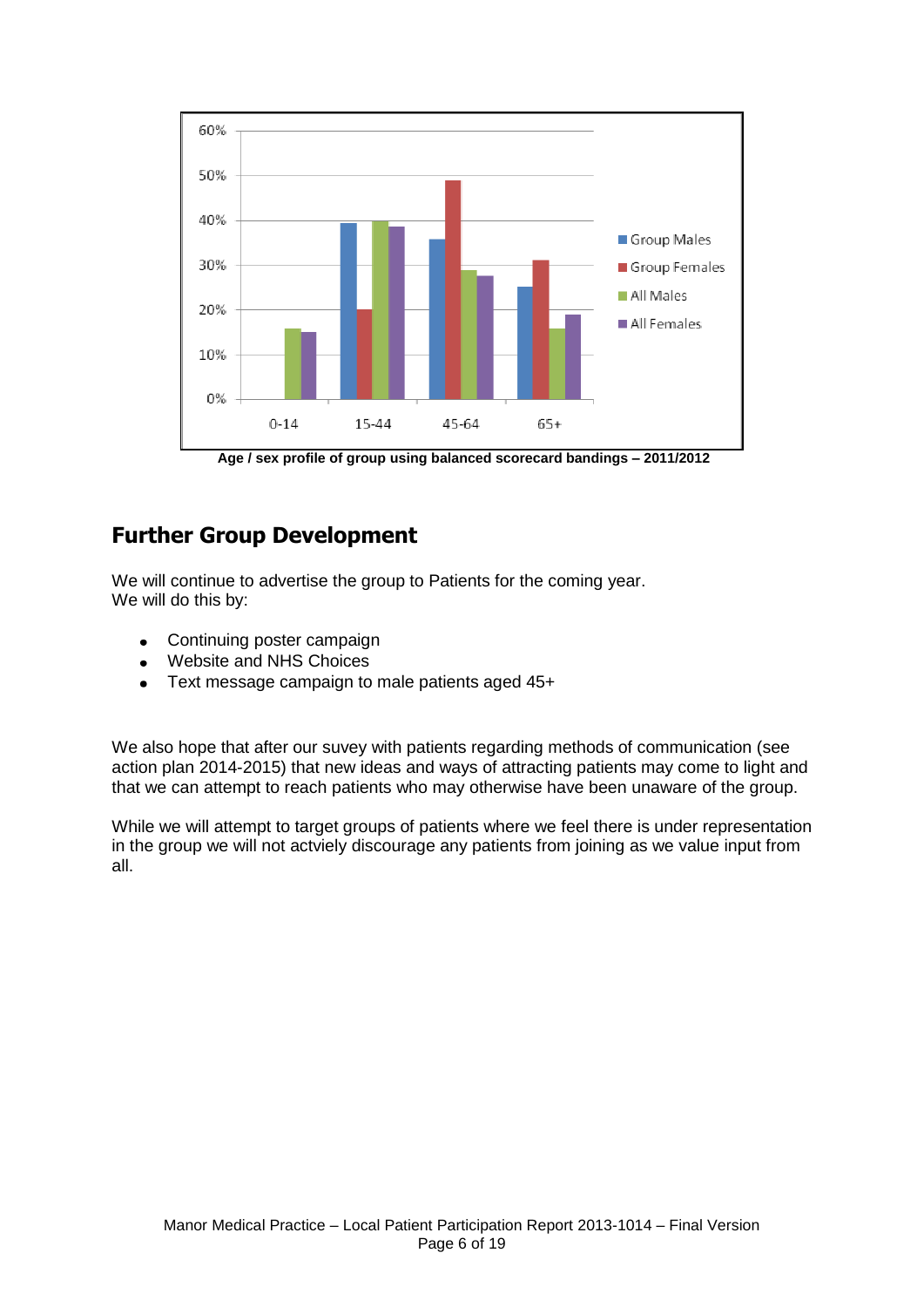## <span id="page-6-0"></span>**Agreeing the priority areas**

In the early part of the year the group worked closely with the Practice on the action plan 2012-2013 and produced draft versions of the patient information leaflets. We ran a local patient survey around priority areas and sent the results of this to the group, asking the group to comment and provide their thoughts and suggestions for priorities. We combined the input and reached a consensus on the priority areas for this year.

A copy of the survey can be seen in the Summary of Evidence Section later in this report.



Here is a selection of some of the suggestions we received:

"My suggestion is that you should be able to book routine blood and blood pressure checks with the nurse online."

"You need to prioritise access to appointments."

"Extend online booking to include nurse appointments"

There were a great deal of suggestions concerning access to appointments and **online facilities so we included a whole section in the local patient survey around booking appointments.** 

"Why are the telephone lines switched over at 6pm when the practice remains open till 7pm could this not be extended?"

- **The practice finds that between 6 and 7 the number of calls is minimal so we use the time each day to prepare the surgery for the following day and to make outgoing calls to patients confirming appointments.**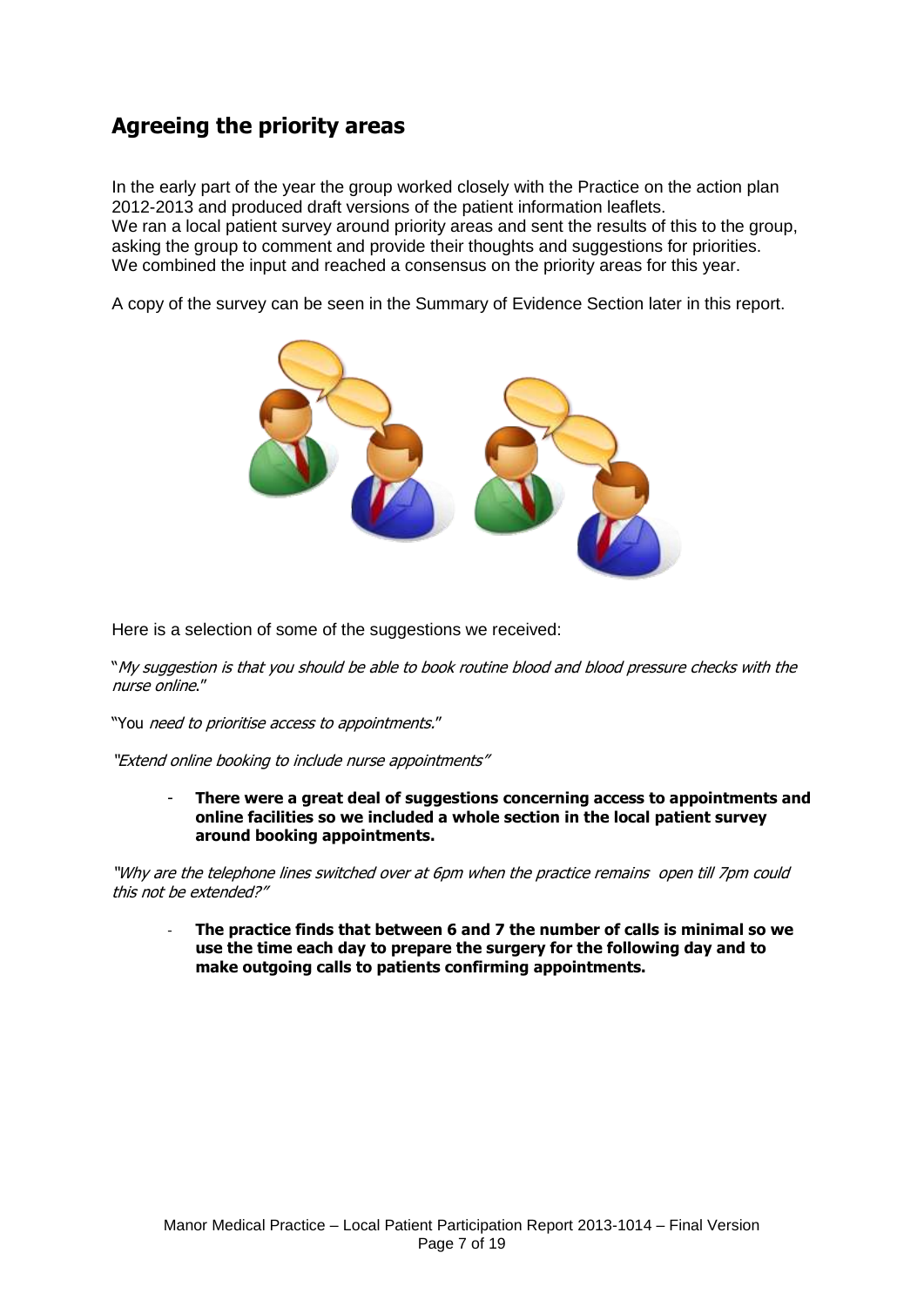## <span id="page-7-0"></span>**How views were obtained**

We created a survey based on the top priority areas identiifed and for group members added a section for review of the patient information leaflets. Paper copies of the survey were made available in the waiting areas and were also sent via the post and a series of online surveys were created using survey monkey – links to these surveys were then emailed to group members and they were asked to complete them.

A copy of the survey can be seen in the Summary of Evidence Section later in this report.

The responses are summarised below:-

| <b>Survey Results</b>                                                                                                                                                                                                                                                                                                                                                                                               |
|---------------------------------------------------------------------------------------------------------------------------------------------------------------------------------------------------------------------------------------------------------------------------------------------------------------------------------------------------------------------------------------------------------------------|
| <b>Awareness:</b><br>56% are not aware of the nurse triage system<br>65% are not aware that there is a duty doctor each day<br>59% are not aware of the nurse led minor illness appointments<br>68% are not aware of the nurse led children's minor illness appointments<br>71% are aware of our online booking facility                                                                                            |
| <b>Booking:</b><br>83% say getting through to us on the telephone is OK<br>63% say they were able to get an appointment within a reasonable time frame<br>93% think we need to offer more appointments for booking within 5 days<br>70% think we need to offer more appointments long term<br>90% do not use the online booking facility<br>57% would use online booking for nurse appointments if it was available |
| <b>Opening Hours:</b><br>100% of respondents said they were happy that our opening hours offered<br>appointments at times to suit.                                                                                                                                                                                                                                                                                  |
| <b>Information leaflets feedback:</b><br>100% of respondents think the appointments leaflet is clear but 28% think it needs<br>more detail                                                                                                                                                                                                                                                                          |

90% of respondents think the prescriptions leaflet is clear and 41% think it needs more detail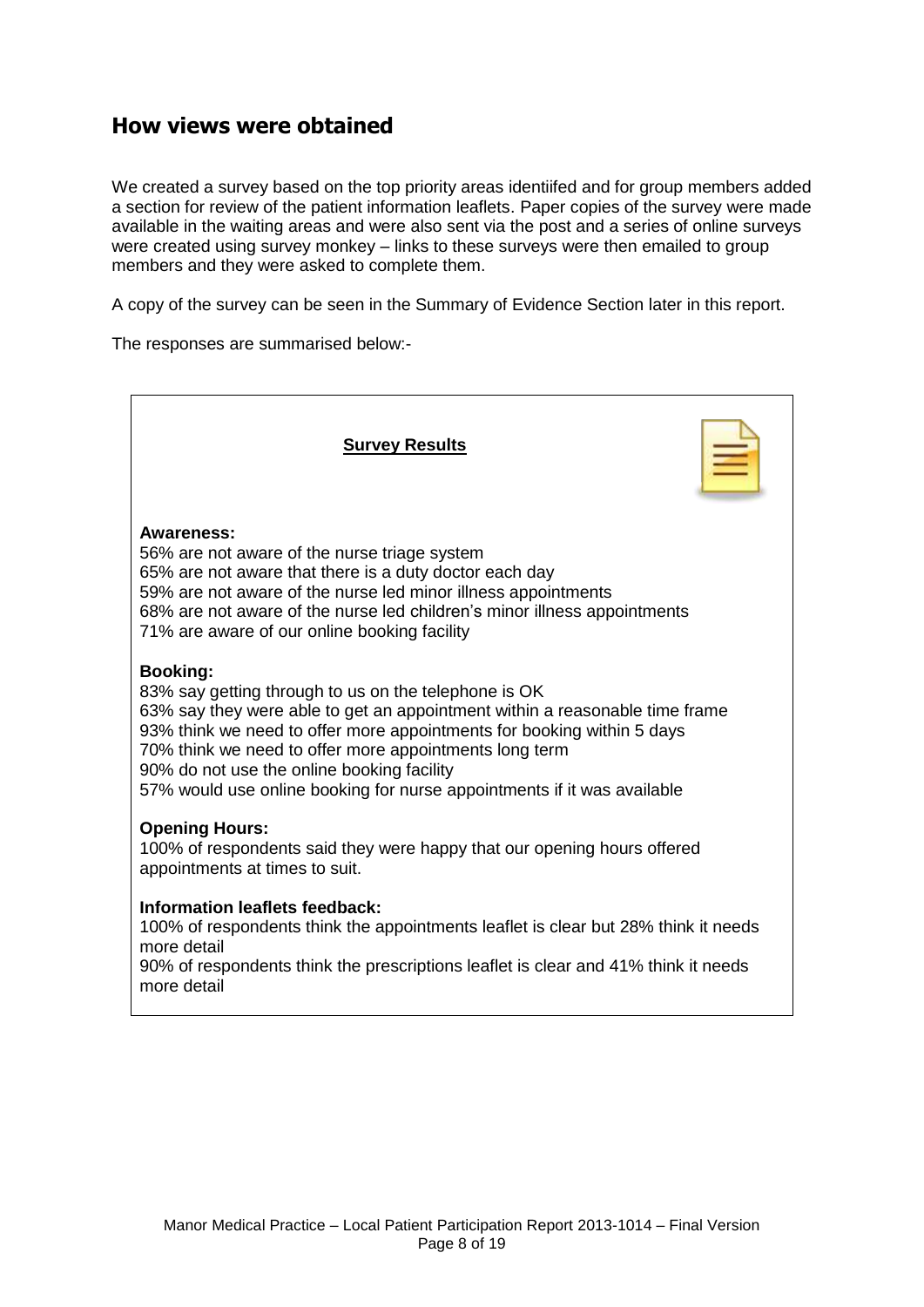The following is a selection of the comments we received:



"I was unaware of most of these services. I would like to know more about booking appointments online"

#### - **We are making patient communication a key point in this year's action plan**

"An answering service for the phones – make it clear which practice we are through to and ensure any written prescription requests are not mislaid or end up at the wrong surgery. Not everyone has a car."

- **To improve our service to patients we use a central telephone number for both sites. At registration we make patients aware that we have two sites and that it is expected that patients will attend either site if necessary. If a patient has mobility issues the practice is happy to add an alert to the patient record to indicate one site only.**

"It would be beneficial to patients to know what appointments can be booked with a nurse instead of a doctor."

- **We think is a good point and when we go live with online booking for nurse appointments will produce some guidance literature for patients which can be used both for booking appointments online and via telephone etc.**

"I think you need to emphasise that the 48 hours does not include Sat/Sun hours. I have heard people complaining that prescriptions left on Friday should be there on Monday!"

We will try to emphasise this more clearly on the prescriptions leaflet and **reinforce this with a similar message in the practice leaflet and practice website.**

"Since I've been online it's a lot better"

- **Nice to have some positive feedback on the initiatives!**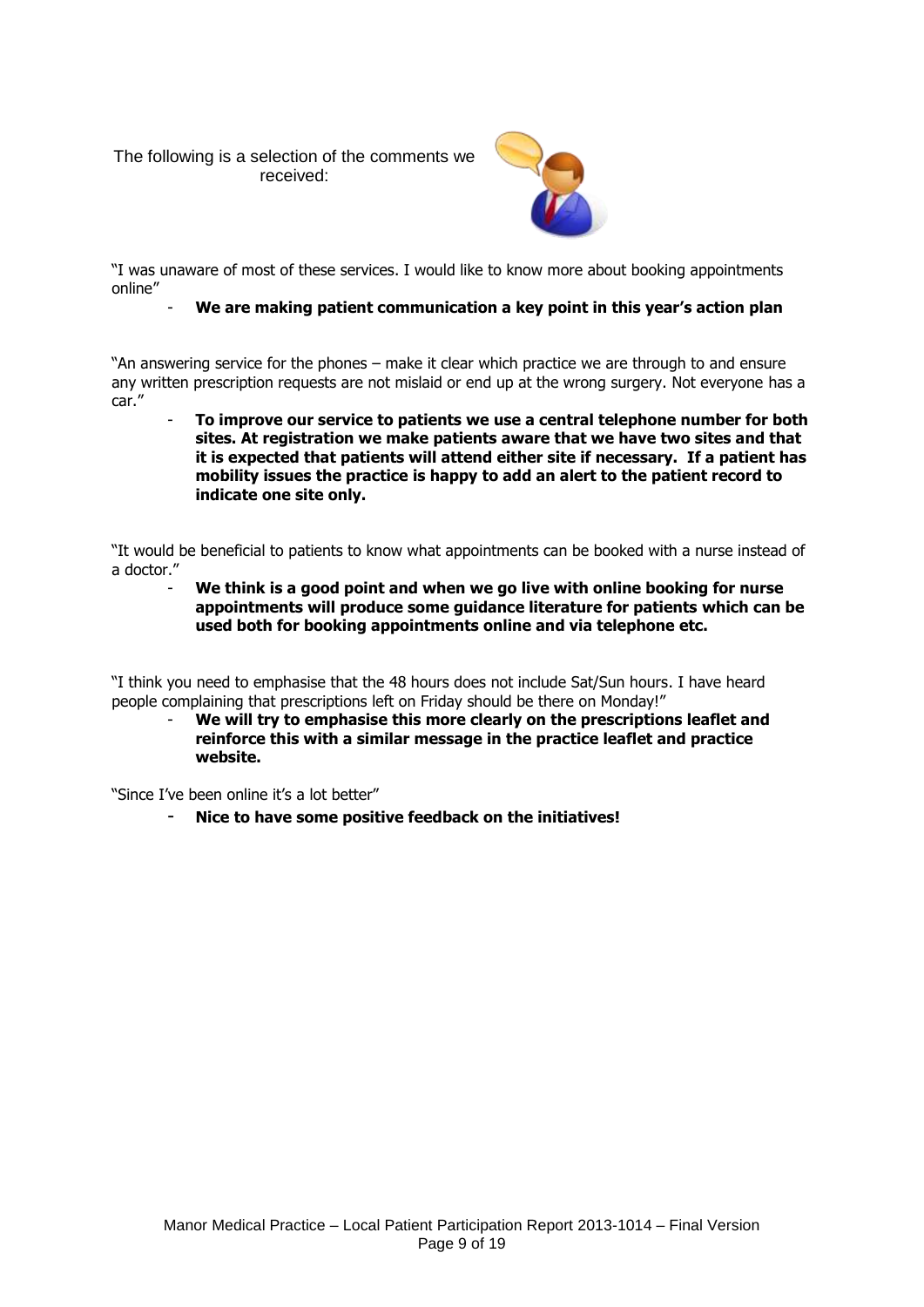## <span id="page-9-0"></span>**Putting together the action plan**

The survey results were compiled and then discussed by staff at the Practice. Several action points were suggested as ways to address the issues raised.

The following action plan was put to the group for comment and/or approval:

| <b>Action Plan</b>                                                                                                                                                                                                                                                                                                      |
|-------------------------------------------------------------------------------------------------------------------------------------------------------------------------------------------------------------------------------------------------------------------------------------------------------------------------|
| 1. Approximately 50% of patients surveyed were unaware of Practice initiatives<br>such as nurse triage and minor illness appointments. We recognise that this<br>may be a result of poor communication. We will survey patients for ideas on<br>how to effectively communicate changes to the whole practice community. |
| 2. 57% of respondents state they will book nurse appointments online. We will<br>expand the current online booking service to include booking appointments<br>with the nursing team.                                                                                                                                    |
| 3. 93% think we do not offer enough appointments in the short term. We will look<br>at the spread of appointments and aim to adjust the number of appointments<br>that are opened for use within 5 days.                                                                                                                |
| 4. 100% think that the appointments leaflet is clearly stated but 28% would like to<br>see more information included. We will revise the leaflet taking into account<br>the comments received and circulate the revised leaflets for approval.                                                                          |
| 5. 90% think that the prescriptions leaflet is clearly stated but 41% would like to<br>see more information included. We will revise the leaflet taking into account<br>the comments received and circulate the revised leaflets for approval.                                                                          |

The action plan has been approved by 100% of respondents.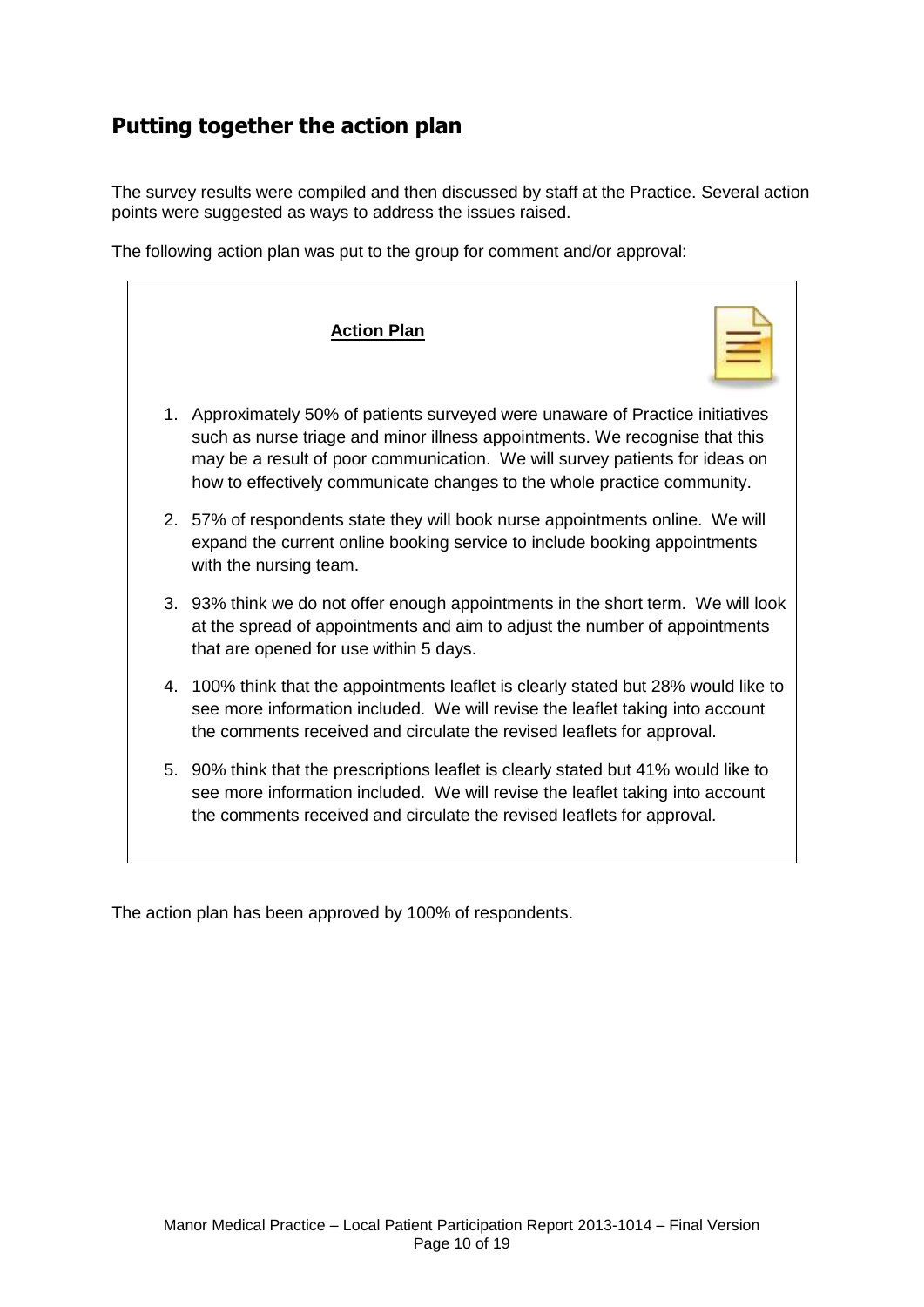The following is a selection of the comments we received regarding the plan:



"The web site for booking nurses could be more widely advertised and perhaps extended to booking for longer term doctors' appointments"

- **We will be looking at how finely we can configure the online booking system to see if we can accommodate different terms for booking nurse and doctor appointments.**

"Making more short term appointments available MUST be a priority"

"Number 3 of the plan is most important"

- **We received many comments relating the point 3 – short term appointments and hope to implement some changes to the appointments patterns in the very near future possibly early summer 2014.**

"Whatever you do will not please everyone, but you have my full support"

"I agree with the Action Plans objectives as listed"

"I approve of the action plan"

- **Many comments were positive and it is good to know that we have the support of many of our patients.**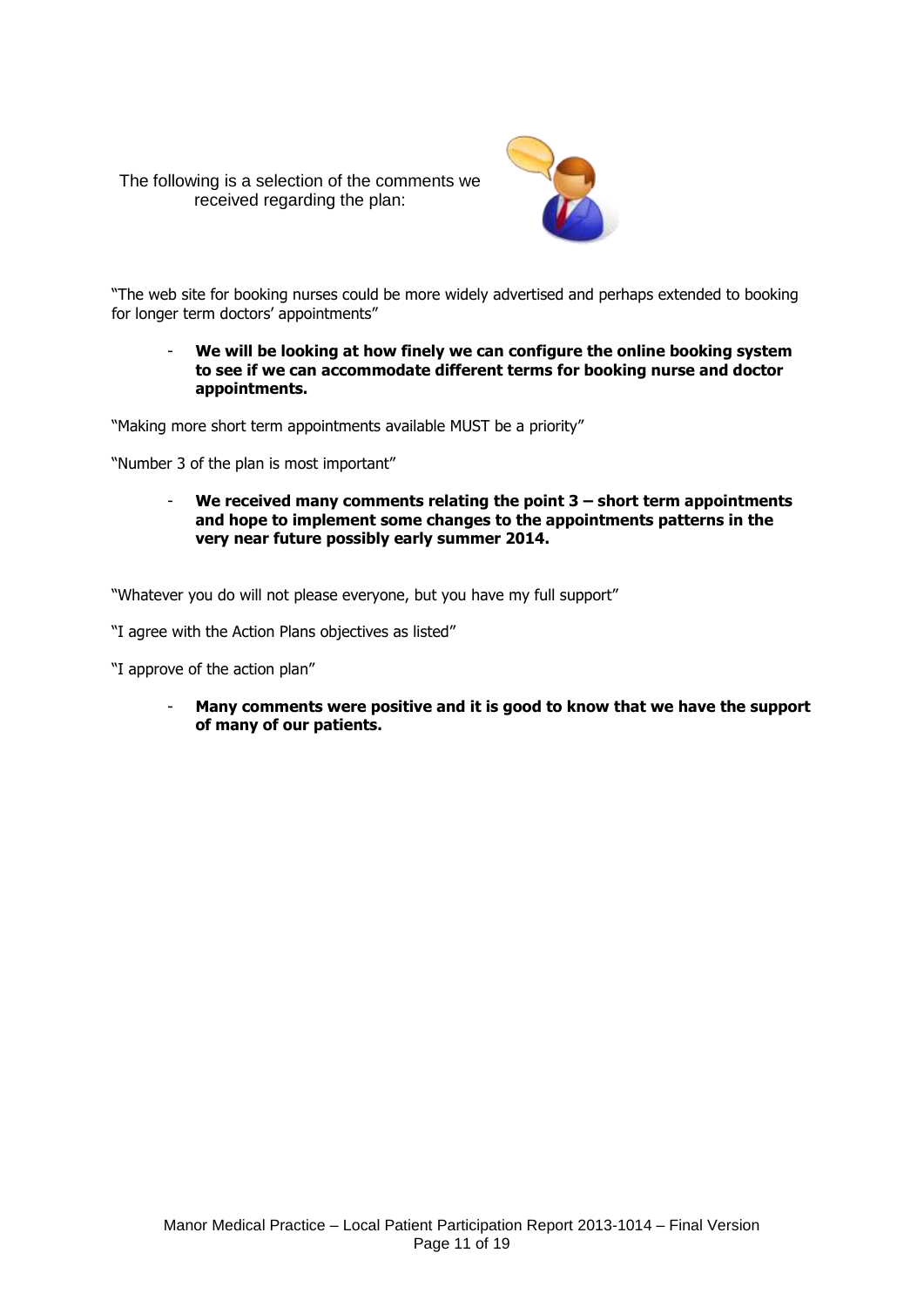## <span id="page-11-0"></span>**Implementation**



| <b>Action</b>                                                                                                                                                | How it will be implemented                                                                                                                                                                                                                                           |
|--------------------------------------------------------------------------------------------------------------------------------------------------------------|----------------------------------------------------------------------------------------------------------------------------------------------------------------------------------------------------------------------------------------------------------------------|
| We will survey patients for<br>ideas on how to effectively<br>communicate changes to<br>the whole practice<br>community                                      | We will build a survey designed to gather information<br>on how best to communicate with patients. The survey<br>will be made available to as wide a patient base as<br>possible and we intend to use online surveys and text<br>messages as well as postal surveys. |
| We will expand the current<br>online booking service to<br>include booking<br>appointments with the<br>nursing team.                                         | We will have a soft launch of the facility and advertise<br>this to group members only at first to trial success.<br>When we are happy that it is correct the practice will<br>advertise the facility widely in the surgeries and on the<br>website and NHS Choices. |
| We will look at the spread<br>of appointments and aim to<br>adjust the number of<br>appointments that are<br>opened for use within 5<br>days.                | We hope to implement changes to the appointments<br>system in the early summer and increase the number<br>of appointments that open up within 5 days.                                                                                                                |
| Appointments leaflet - We<br>will revise the leaflet taking<br>into account the comments<br>received and circulate the<br>revised leaflets for<br>approval.  | We have gathered a lot of feedback on the leaflets and<br>hope to have a new version ready for release early<br>summer.<br>We expect a final draft will be circulated to the group in<br>May 2014.                                                                   |
| Prescriptions leaflet - We<br>will revise the leaflet taking<br>into account the comments<br>received and circulate the<br>revised leaflets for<br>approval. | We have gathered a lot of feedback on the leaflets and<br>hope to have a new version ready for release early<br>summer.<br>We expect a final draft will be circulated to the group in<br>May 2014.                                                                   |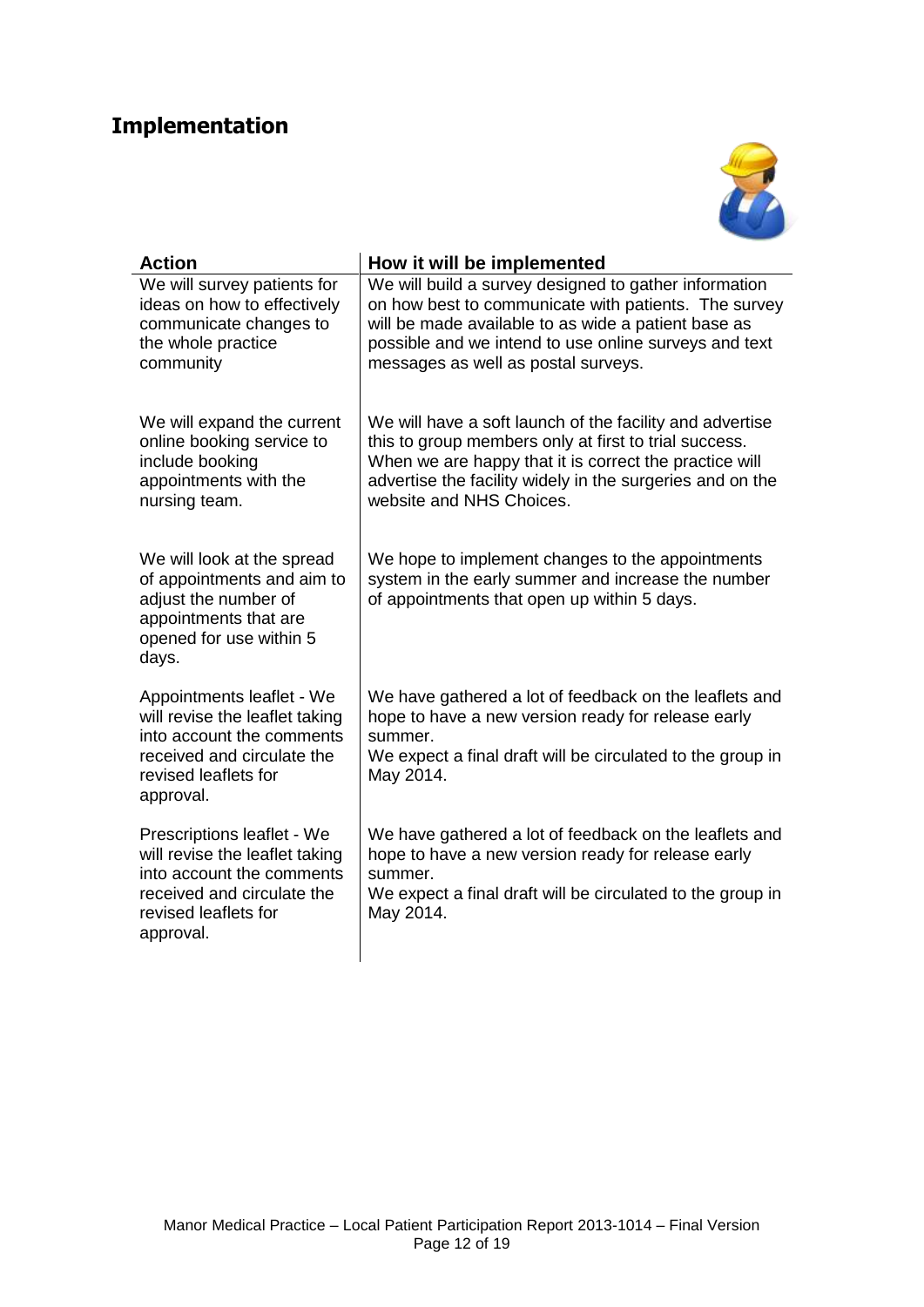## <span id="page-12-0"></span>**Actions taken 2013/2014**



#### <span id="page-12-1"></span>**Assess Appointments**

The Practice employed a new full time GP in March 2013 and a part time GP in June 2013. In order to decide when the new GPs were needed we analysed the demand for appointments and created the new schedule around the busiest parts of the week where possible. As we run almost at capacity in terms of clinical rooms it was not always possible to offer extra GP surgeries at peak times but the additional appointments offered have helped.

#### <span id="page-12-2"></span>**Information leaflet on appointments**

We have created a draft version of this patient leaflet which the group have assessed and commented on. We hope to circulate a final draft in the first quarter 2014-2015 for approval.

#### <span id="page-12-3"></span>**Education leaflet on prescriptions**

As with the information leaflet on prescriptions, we have created a draft version which the group have assessed and commented on. We hope to circulate a final draft in the first quarter 2014-2015 for approval.

#### <span id="page-12-4"></span>**Pharmacy Issues**

We have established regular meeting with local pharmacy representatives to create a forum for raising issues as and when they arise.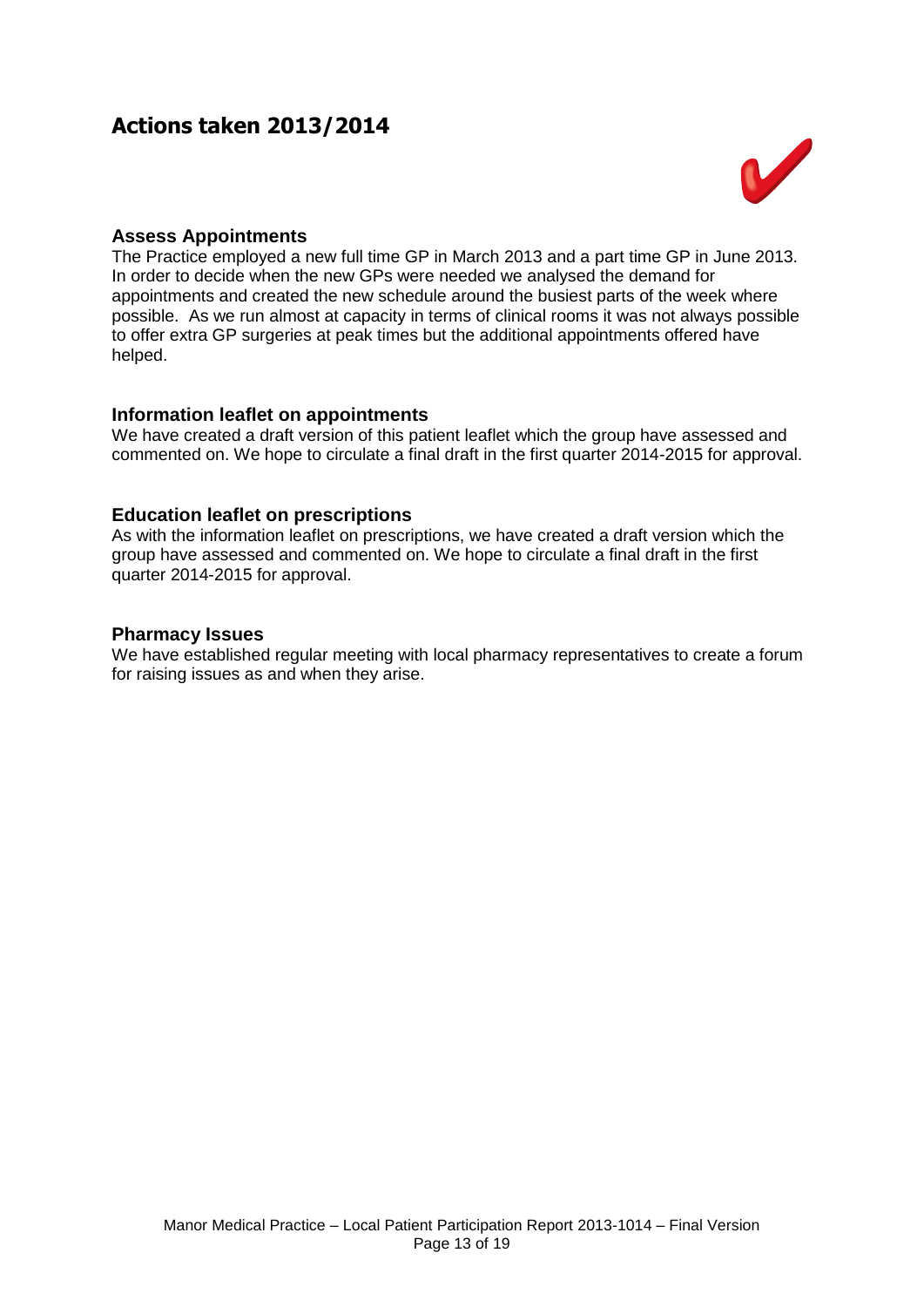## <span id="page-13-0"></span>**Actions to be taken 2014/2015**

#### <span id="page-13-1"></span>**Information leaflets on appointments and prescriptions**

Circulate revised leaflets to the group for comment and approval Publish to practice population and make available on the website

#### <span id="page-13-2"></span>**Communication**

Survey patients and group to investigate alternative ways of communicating with patients to improve awareness of services and initiatives.

#### <span id="page-13-3"></span>**Availability of appointments**

Adjust appointment patterns to increase the number of appointments available to book in the short term (less than 5 days).

#### <span id="page-13-4"></span>**Revisit actions 2013**

Look back at the outstanding actions from 2013 and see if further progress can be made.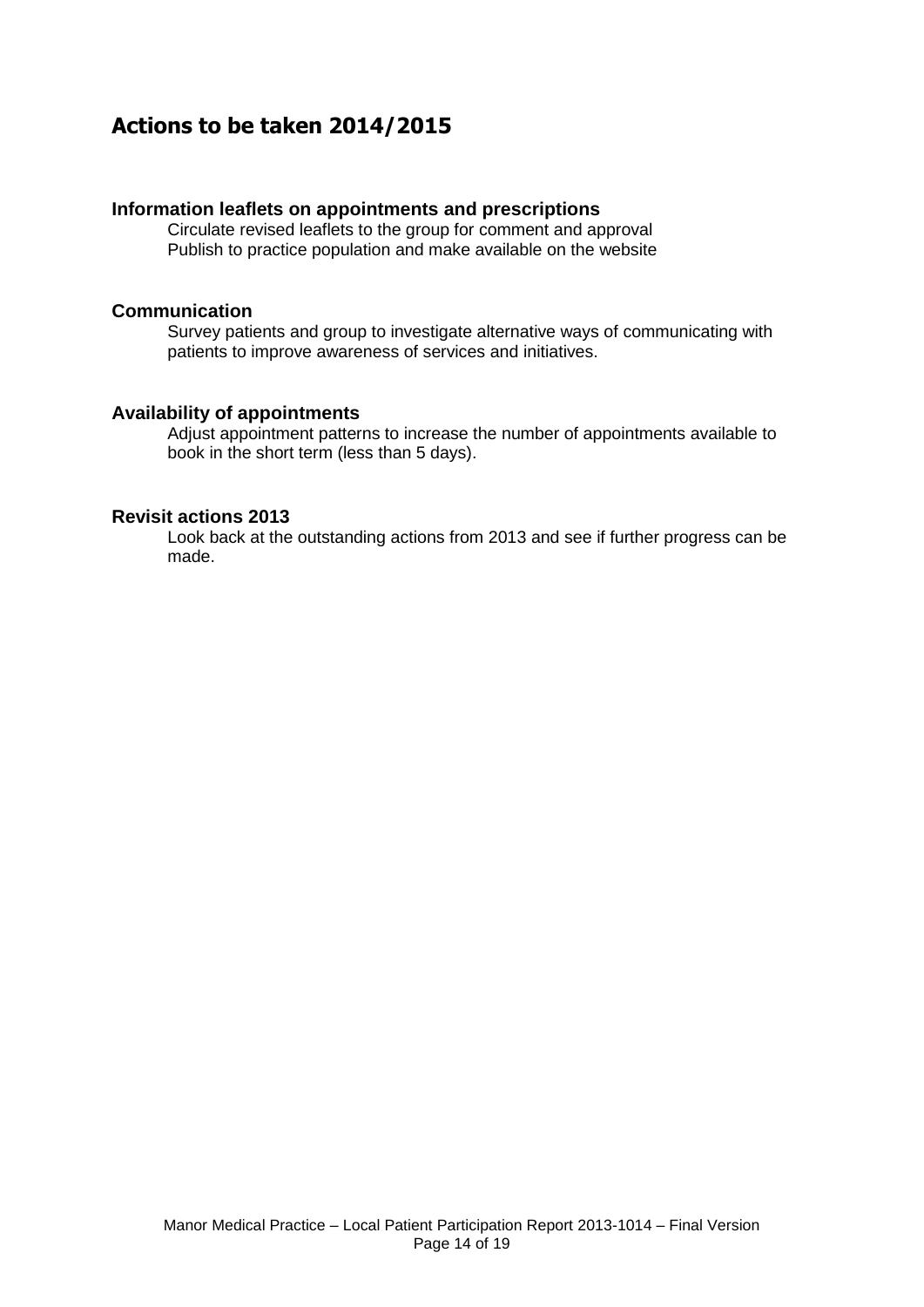## <span id="page-14-0"></span>**Opening hours**

At both sites the reception is open from 8.00 am to 7.00pm. On Tuesday, Wednesday and Thursday at Offerton the reception is open at 7.30am. Telephones are answered from 8.00am to 6.00pm. At 6.00pm the telephones are switched over to the local out of hour's service.

GP Surgeries at Hillgate from April 2014

| Day of week | <b>AM</b>      | PМ               |
|-------------|----------------|------------------|
| Monday      | $8.30 - 10.40$ | $3.30 - 6.00$    |
| Tuesday     | $8.00 - 11.10$ | $1.30 - 7.00$    |
| Wednesday   | $8.30 - 10.40$ | $3.00 - 7.00$    |
| Thursday    | $8.00 - 11.10$ | $3.00 - 6.00$    |
| Friday      | $8.00 - 10.20$ | Duty doctor only |
| Saturday    | $8.30 - 10.30$ |                  |
|             | Monthly        |                  |

GP Surgeries at Offerton from April 2014

| Day of week | <b>AM</b>      | <b>PM</b>        |
|-------------|----------------|------------------|
| Monday      | $8.00 - 11.10$ | $4.00 - 6.00$    |
| Tuesday     | $7.30 - 11.10$ | $4.00 - 7.00$    |
| Wednesday   | $7.30 - 10.40$ | Duty doctor only |
| Thursday    | $7.30 - 11.10$ | $3.30 - 5.00$    |
| Friday      | $8.30 - 11.10$ | $2.00 - 6.00$    |

## <span id="page-14-1"></span>**Extended hours**

From April 2014, the Practice will offer the following extended hours surgeries:

Hillgate Surgery

Tuesday pm 6.30 – 7.00 Wednesday pm 6.30 – 7.00 Saturday am monthly

**Offerton Surgery** 

Tuesday am 7.30 – 8.00 Tuesday pm 6.30 – 7.30 Wednesday am 7.30 – 8.00 Thursday am  $7.30 - 8.00$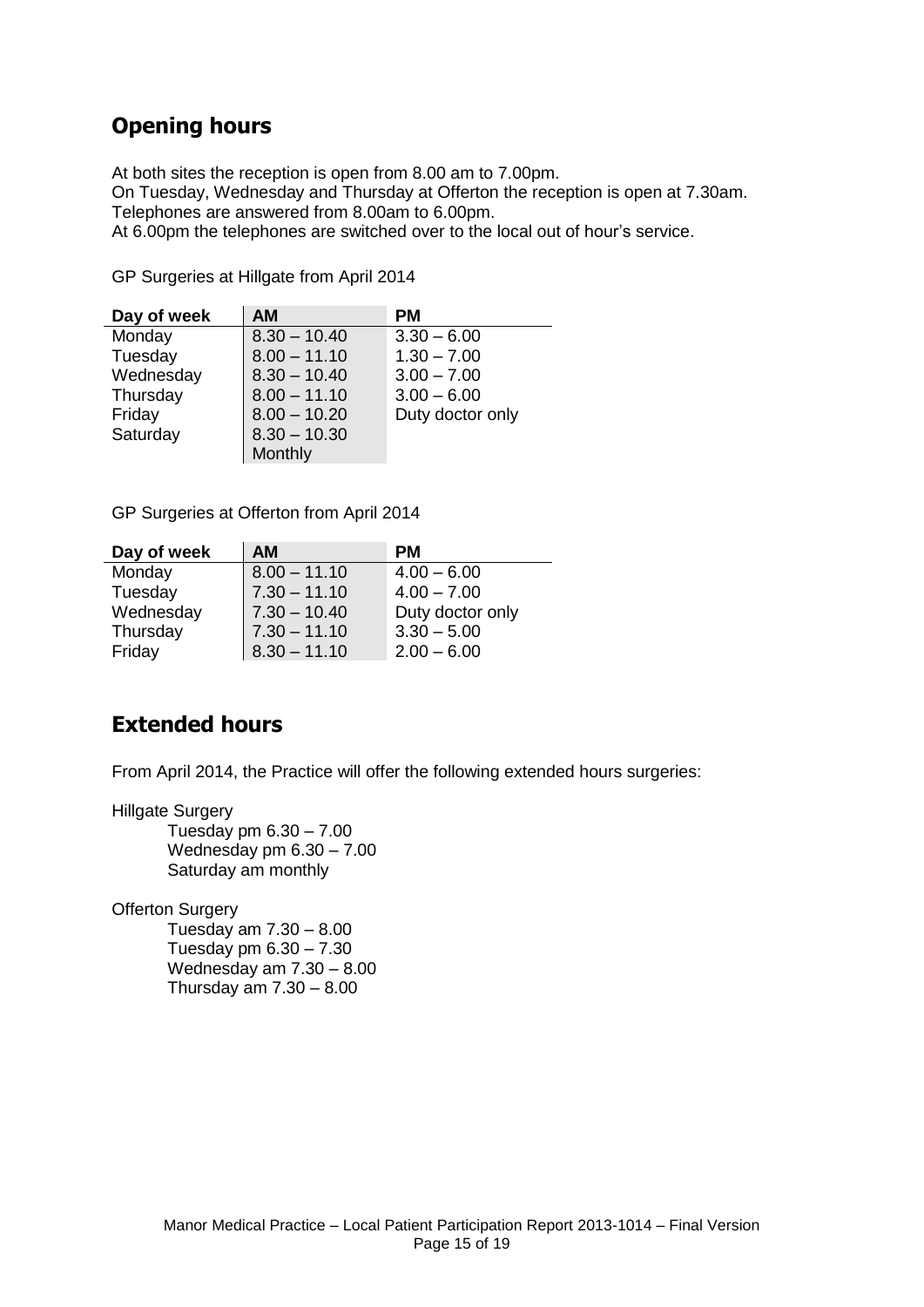## <span id="page-15-0"></span>**Summary of evidence**



#### <span id="page-15-1"></span>**Agreeing Priorities Survey**

## **Manor Medical Practice – Patient Survey Priorities 2013 / 2014** The practice would once again ask like to patients their priority area for the regular Patient Opinion Surveys. To help us prioritise the areas reviewed please could you indicate from the following list the Topic you would like covered in a Patient Opinion Survey. (Please choose as many options as Apply) Contacting the Practice Availability of appointments Condition of Premises How to Use our Services Provision of Patient Information Ordering my Prescription Other Service Development **Thank you for taking the time to complete our Survey. We hope that together we can work to improve the services offered to you by our Practice.**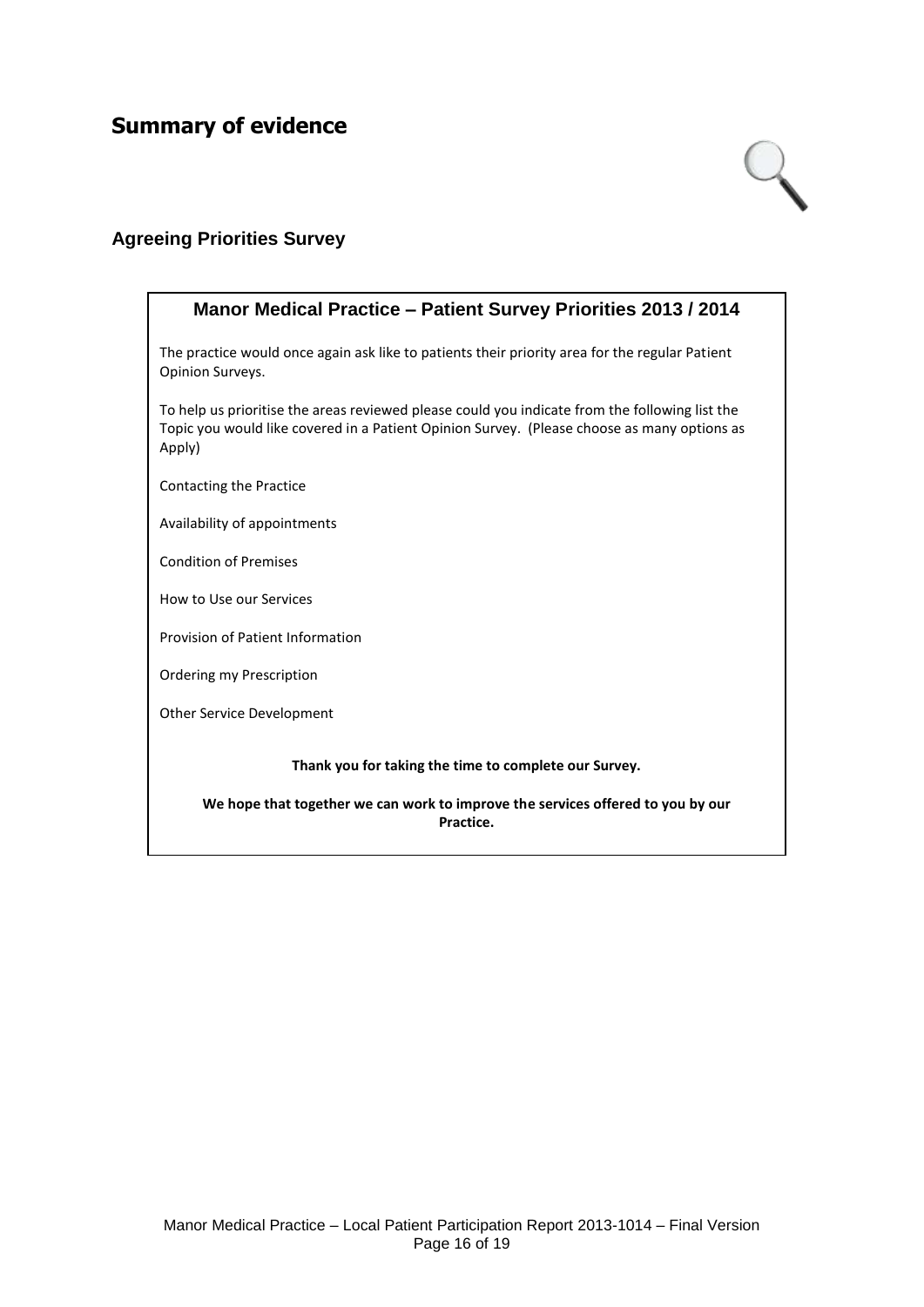## <span id="page-16-0"></span>**Local Patient Survey**

| <b>Manor Medical Practice - Patient Survey</b>                                                                                                                                                                                                                                                                                                                                                                                                                   |                          |                        |
|------------------------------------------------------------------------------------------------------------------------------------------------------------------------------------------------------------------------------------------------------------------------------------------------------------------------------------------------------------------------------------------------------------------------------------------------------------------|--------------------------|------------------------|
| <b>Awareness -</b> Please answer the following questions with regards to general awareness of<br>appointments at the Practice:                                                                                                                                                                                                                                                                                                                                   |                          |                        |
| Are you aware that we offer a nurse triage service 3 mornings a week?<br>Are you aware that we have a duty doctor every afternoon?                                                                                                                                                                                                                                                                                                                               | <b>YES</b><br><b>YES</b> | <b>NO</b><br><b>NO</b> |
| Are you aware that we offer nurse led minor illness appointments?                                                                                                                                                                                                                                                                                                                                                                                                | <b>YES</b>               | <b>NO</b>              |
| Are you aware that we offer nurse led children's minor illness appointments?                                                                                                                                                                                                                                                                                                                                                                                     | <b>YES</b>               | <b>NO</b>              |
| Are you aware that we offer online appointment booking?                                                                                                                                                                                                                                                                                                                                                                                                          | <b>YES</b>               | <b>NO</b>              |
| <b>Booking</b> - Routine appointments are usually available for up to 6 weeks in advance. A number of<br>appointments are reserved and are made available up to 5 days in advance and some are reserved<br>for the same day. We do this to help the flow of appointments and to try to ensure that there is a<br>good range of appointments to offer patients. Thinking of recent experiences of booking<br>appointments can you answer the following questions: |                          |                        |
| Assuming you booked via telephone were you able to get through OK?                                                                                                                                                                                                                                                                                                                                                                                               | <b>YES</b>               | <b>NO</b>              |
| Were you able to get an appointment within a reasonable time?<br>Do you think we should have more appointments for use within 5 days?                                                                                                                                                                                                                                                                                                                            | <b>YES</b><br><b>YES</b> | <b>NO</b><br><b>NO</b> |
| Do you think we should have more appointments available long term?                                                                                                                                                                                                                                                                                                                                                                                               | <b>YES</b>               | <b>NO</b>              |
| Do you book appointments with the Doctor online?                                                                                                                                                                                                                                                                                                                                                                                                                 | <b>YES</b>               | <b>NO</b>              |
| Would you book nurse appointments on line if they became available?                                                                                                                                                                                                                                                                                                                                                                                              | <b>YES</b>               | <b>NO</b>              |
| <b>Opening Hours - </b> we offer appointments from 7.30am on Tue, Wed and Thu and have late<br>appointments until 7.00pm on Mon, Tue, Wed and Thu. We are also open one Saturday morning per<br>month.                                                                                                                                                                                                                                                           |                          |                        |
| Do these hours offer you appointments at times to suit you?                                                                                                                                                                                                                                                                                                                                                                                                      | <b>YES</b>               | <b>NO</b>              |
| <b>Comments</b> - Please let us know if you have any comments about the service we offer and if you<br>have ideas for how we can improve.                                                                                                                                                                                                                                                                                                                        |                          |                        |
|                                                                                                                                                                                                                                                                                                                                                                                                                                                                  |                          |                        |
|                                                                                                                                                                                                                                                                                                                                                                                                                                                                  |                          |                        |
|                                                                                                                                                                                                                                                                                                                                                                                                                                                                  |                          |                        |
|                                                                                                                                                                                                                                                                                                                                                                                                                                                                  |                          |                        |
|                                                                                                                                                                                                                                                                                                                                                                                                                                                                  |                          |                        |
|                                                                                                                                                                                                                                                                                                                                                                                                                                                                  |                          |                        |
|                                                                                                                                                                                                                                                                                                                                                                                                                                                                  |                          |                        |
|                                                                                                                                                                                                                                                                                                                                                                                                                                                                  |                          |                        |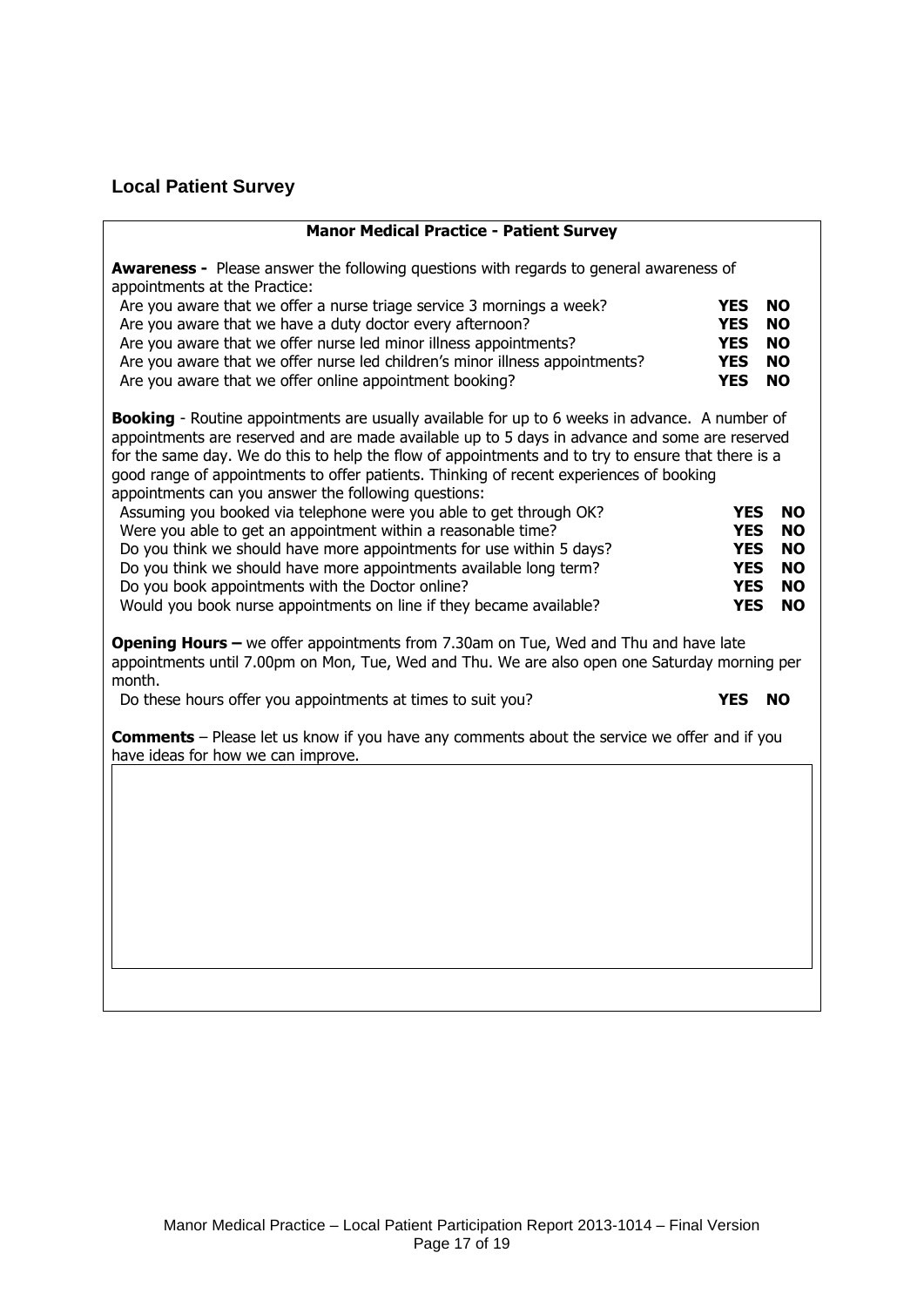#### <span id="page-17-0"></span>**Draft versions of patient leaflets**